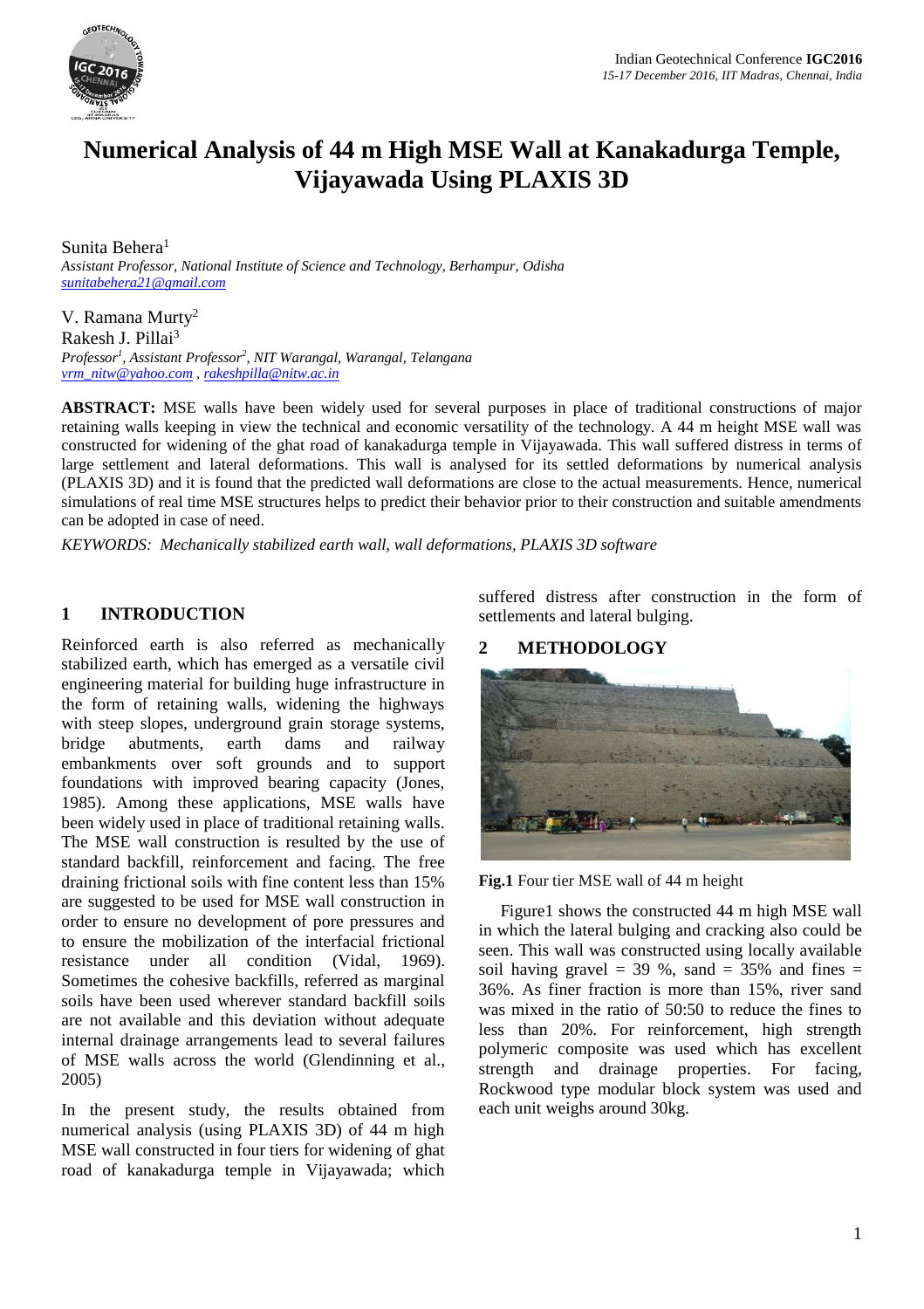# **3 NUMERICAL MODELLING**

Numerical modeling using PLAXIS 3D software was carried out for the above said MSE wall. Four different constitutive models were used in this case that is, Linear elastic model for facing panels; Mohr coulomb model and Hardening soil model for soil; and Hardening soil model with small strain (HSsmall model) for dynamic analysis. The loading corresponding to IRC class A is applied to the structure to simulate the field condition. Horizontal and vertical boundary conditions were applied for the safe and accurate designing. Interfaces are assigned to the facing panels as well as geogrid layers. Secant stiffness in standard drained test  $(E^{ref}_{50})$  value is calculated from triaxial test data. Similarly, Tangential stiffness for primary oedometer loading (E<sup>ref</sup>oed) and Elastic unloading, reloading  $(E^{\text{ref}}_{\text{ur}})$  value is obtained from oedometer test for finite element modeling.

| <b>Table 1</b> Input Parameter for Mohr-Coulomb Model |  |  |  |
|-------------------------------------------------------|--|--|--|
|                                                       |  |  |  |

| SOIL/                               |                 | <b>FACING</b>     |                |
|-------------------------------------|-----------------|-------------------|----------------|
| <b>ELEMENTS</b>                     | <b>BACKFILL</b> | <b>PANEL</b>      | <b>GEOGRID</b> |
| Material<br>Model                   | Mohr<br>Coulomb | Linear<br>Elastic | Elastic        |
| Yunsat<br>(kN/m <sup>3</sup> )      | 18              | 25                |                |
| Ysat<br>(kN/m <sup>3</sup> )        | 20              | 25                |                |
| E(kN/m <sup>2</sup> )               | 11520           | 25000             |                |
| Poisson's<br>ratio                  | 0.35            | 0.2               |                |
| Cohesion                            |                 |                   |                |
| (kN/m <sup>2</sup> )                | 1               |                   |                |
| Angle of<br>internal<br>friction    | 32              |                   |                |
| Axial<br><b>Stiffness</b><br>(kN/m) |                 |                   | 150            |

| <b>Table 2</b> Input Parameters for Hardening Soil Model with |  |
|---------------------------------------------------------------|--|
| small stiffness for dynamic analysis                          |  |

| SOIL/<br><b>ELEMENTS</b>                | <b>BACKFILL</b>      | <b>FACING</b><br><b>PANEL</b> | <b>GEOGRID</b> |
|-----------------------------------------|----------------------|-------------------------------|----------------|
| <b>Material Model</b>                   | HS small             | Linear<br>Elastic             | Elastic        |
| $\text{Yunsat}(kN/m^3)$                 | 18                   | 25                            |                |
| $\text{Ysat}(kN/m^3)$                   | 20                   | 25                            |                |
| $E^{\text{ref}}50$ (KN/m <sup>2</sup> ) | 65726                |                               |                |
| $Eref$ oed (kN/m2)                      | 49418                |                               |                |
| $E^{ref}$ ur (k $N/m^2$ )               | 197178               |                               |                |
| m                                       | 0.5                  |                               |                |
| Gref $(kN/m2)$                          | $83.17\times10^{-3}$ |                               |                |
| Strain                                  | $1 \times 10^{-3}$   |                               |                |
| E(kN/m <sup>2</sup> )                   |                      | 30000                         |                |
| Poisson's Ratio                         |                      | 0.2                           |                |
| Cohesion<br>(kN/m2)                     | 1                    |                               |                |
| Angle of<br>internal friction           | 32                   |                               |                |
| <b>Axial Stiffness</b><br>(kN/m)        |                      |                               | 150            |

To carry out the numerical analysis using PLAXIS 3D, finite element mesh was created and the material properties and boundary conditions were specified. This is done by preprocessing of input data. To set up a three dimensional finite element model point, line, surface, geogrid and other components were created in 3D plane. Here 12456 node elements were generated after mesh.



 **Fig 2** Mesh generation of wall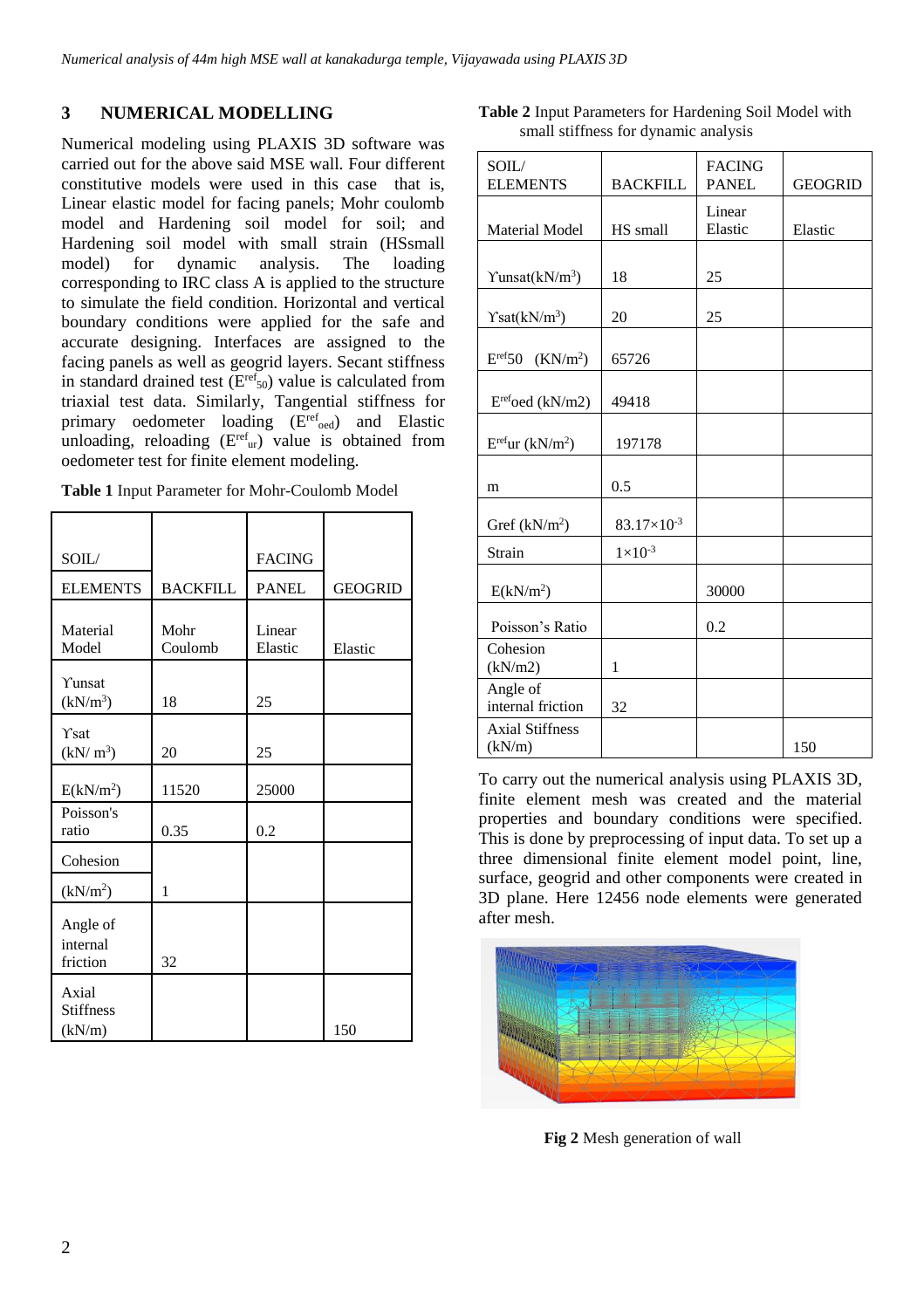Initial stresses were generated using  $K_0$  procedure. Calculation process was divided into total 11 phases including safety and dynamic analysis in calculation.

## **4 RESULTS**

For different constitutive models, results were varying due to change in parameters. Wall deformations, stress, strain, factor of safety values were calculated. The failure pattern is shown in figures 3.



**Fig 3** Failure pattern of wall for Hardening soil model

In PLAXIS 3D, a dynamic impulse is specified by means of an initial value and a multiplier. Dynamic multipliers can be assigned to the dynamic component of a load or to a prescribed displacement and in this case, prescribed displacement is used. Accelerationtime data is used for dynamic action. Damping ratio of 5% is used for analysis. From figure 4, decay of vibration due to dynamic loading can be observed.



**Fig 4** Decay of amplitude for HSsmall model

 The factors of safety and wall deformations for different models are presented in Table 3.

**Table 3** Results of analysis

| <b>MATERIAL</b>                              | <b>FACTOR</b> | <b>DEFORMATION</b> |
|----------------------------------------------|---------------|--------------------|
| MODEL.                                       | ΩF            | (mm)               |
|                                              | <b>SAFETY</b> |                    |
| Mohr-Coulomb                                 | 1.29          | 828                |
| Hardening soil                               | 1.32          | 523                |
| Hardening soil<br>model with<br>small strain | 1.38          | 463                |

Distress of the wall was caused due to excessive nailing and differential settlement. So, analysis was carried out for both the cases i.e without nails and with nails installment. It is found that, deformation and bulging is higher with the application of nails. Keeping in view the large wall deformations with the adopted design parameters and materials, it is felt to study the influence of 5% cement content if added to the backfill soil on the wall deformations. Though sand was mixed with the native soil, pockets of virgin soil could be left without mixing with sand due to its high plasticity. To this effect, a soil sample was collected and amended by mixing it with 50% sand as was done in actual wall construction. To this soil mix, 5% cement content was added and triaxial testing was done after 7 days curing period. The required Young's modulus and shear strength parameters were obtained from this testing. Incidentally, the material has become non-plastic. A parametric study was also carried out with variation in angle of internal friction.

| Table 4 Parametric study for MSE wall |  |  |  |
|---------------------------------------|--|--|--|
|---------------------------------------|--|--|--|

| <b>MATERIAL</b><br><b>MODEL</b>                                                   | <b>FACTOR</b><br>ОF<br><b>SAFETY</b> | <b>DEFORMATION</b><br>(mm) |
|-----------------------------------------------------------------------------------|--------------------------------------|----------------------------|
| Hardening soil<br>model<br>with<br>small strain<br>(HSsmall<br>model)<br>$34^{0}$ | 1.42                                 | 401                        |
| HSsmall with<br>$\varphi = 36^0$                                                  | 1.51                                 | 347                        |
| HSsmall with<br>$\varphi = 38^\circ$                                              | 1.60                                 | 272                        |
| HSsmall with<br>cement<br>modification<br>$(\varphi = 42^0)$                      | 1.68                                 | 112                        |

The reported value of FS and wall deformation were 1.47 and 500 mm respectively and with the reanalysis, the obtained values were 1.38 and 463 mm respectively.

With 5% cement modification, factor of safety is increasing with reduced wall deformations. This could be attributed to improved stiffness of the material with